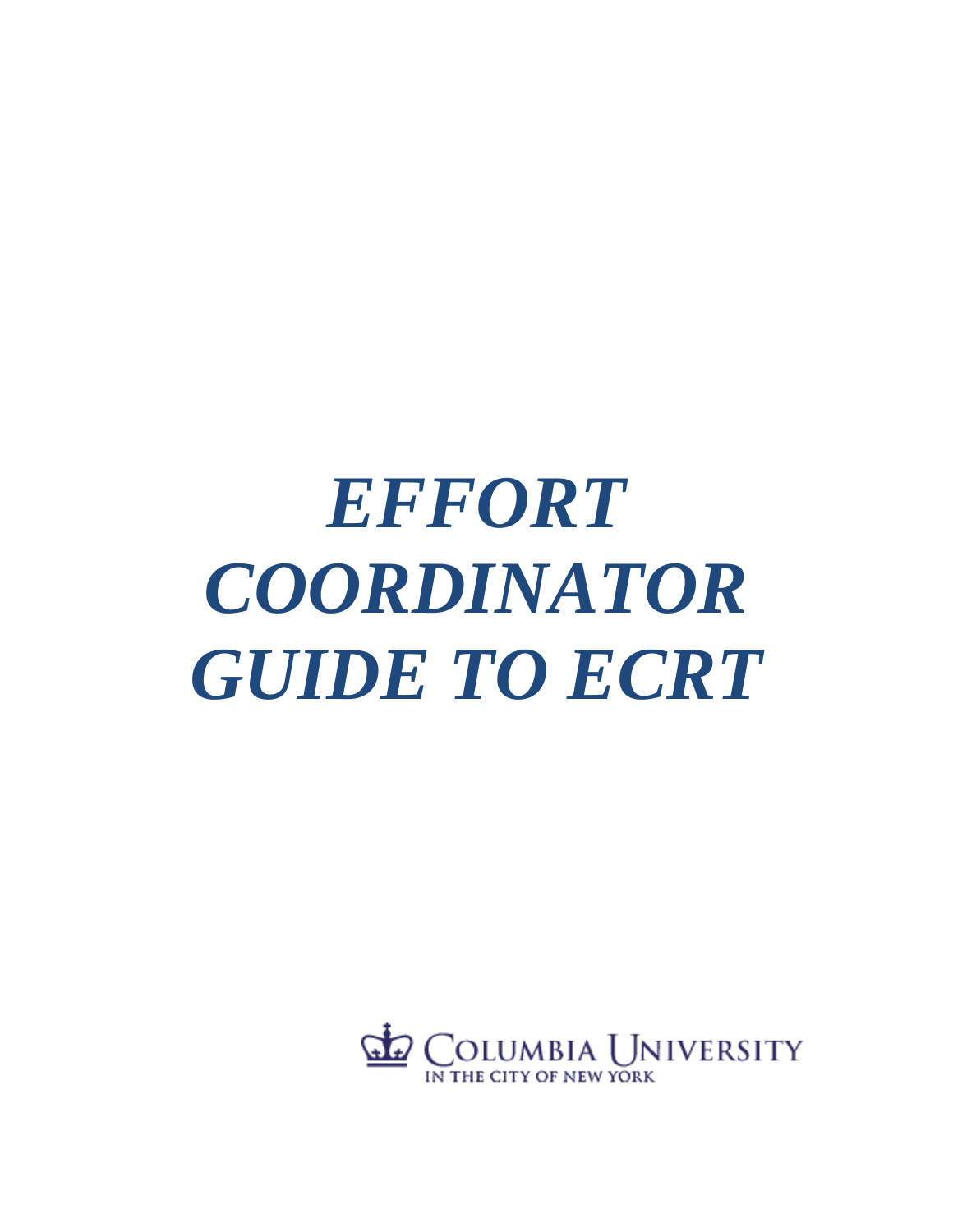# **CONTENTS**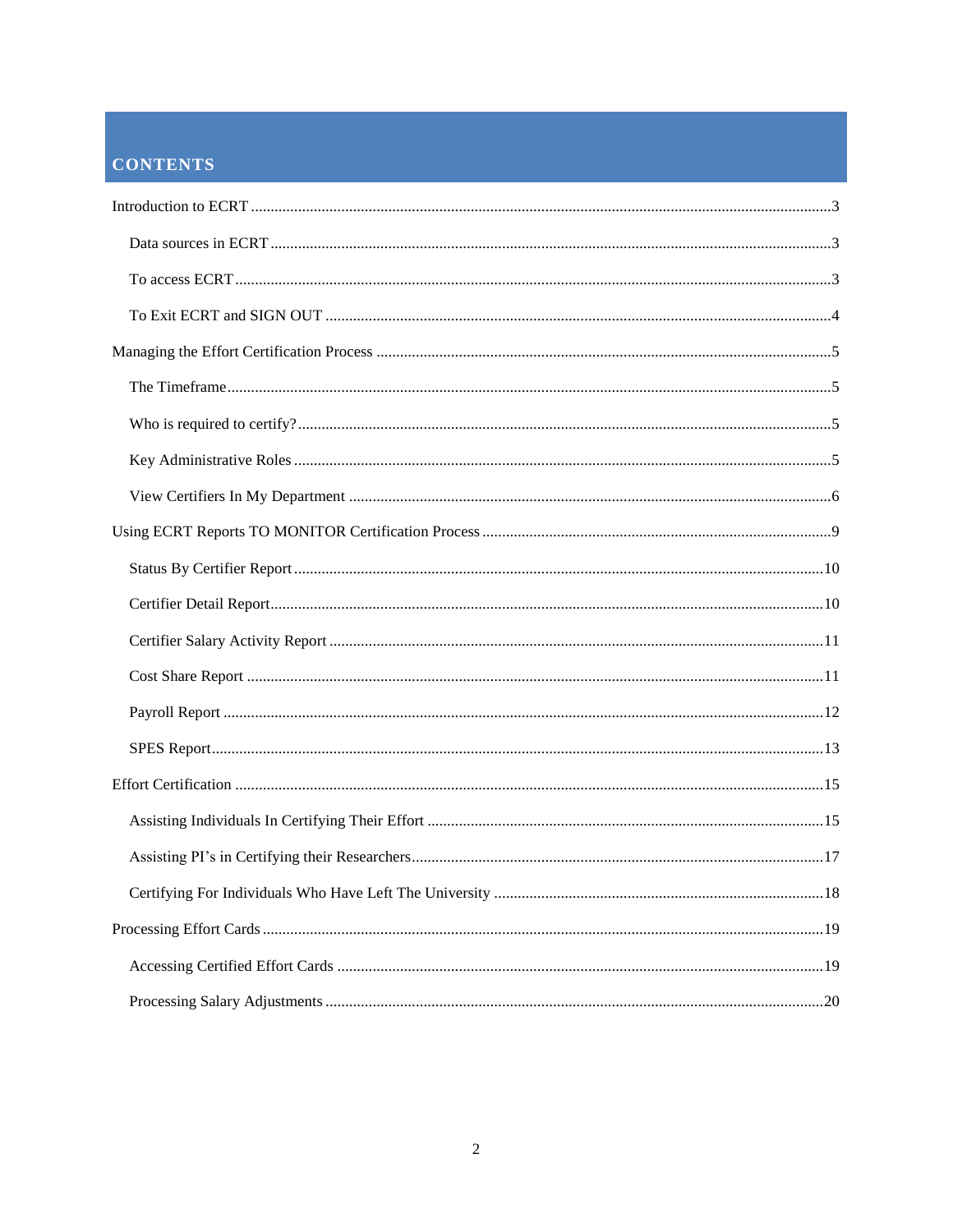#### <span id="page-2-0"></span>**INTRODUCTION TO ECRT**

Effort reporting is the process by which the salary charged to a sponsored project is certified as being reasonable in relation to the effort expended on that project. The purpose of effort reporting is to assure that the distribution of pay reasonably reflects actual effort expended. During the course of the year, the University charges salaries to sponsored projects and other projects based on allocation instructions (i.e., the percentage of salary to be charged to one or more sponsored projects or other projects based on committed effort) provided by academic department personnel acting upon instructions from Principal Investigators and others who oversee those sponsored projects. Federal regulations require that throughout the course of the year, these charges be monitored to ensure that any significant change in effort or workload results in a change of the salary distribution. At the close of the fiscal year, an after-the-fact review is required. The Effort Certification and Reporting Technology (ECRT) system was established to meet this requirement by accumulating payroll data. This system facilitates both the monitoring of effort distributions during the year and the required annual certification of effort.

#### <span id="page-2-1"></span>DATA SOURCES IN ECRT

The source for account information (project, project description, PI) is the ARC system. The source of employee information (home department, employee id, uni, job code) is PeopleSoft. **Any changes needed to this information must be made in the source system.**

#### <span id="page-2-2"></span>TO ACCESS ECRT

- 1. ECRT is accessible directly at [https://ecrt.columbia.edu](https://ecrt.columbia.edu/) or through the Effort Reporting website at [www.effortreporting.columbia.edu](http://www.effortreporting.columbia.edu/) and click on icon on home tab.
- 2. Use your uni and uni password to log into the ECRT system.
- 3. You will be taken to the ECRT Welcome page containing basic information on the ECRT System. Click "Continue" to be taken to the ECRT Home Page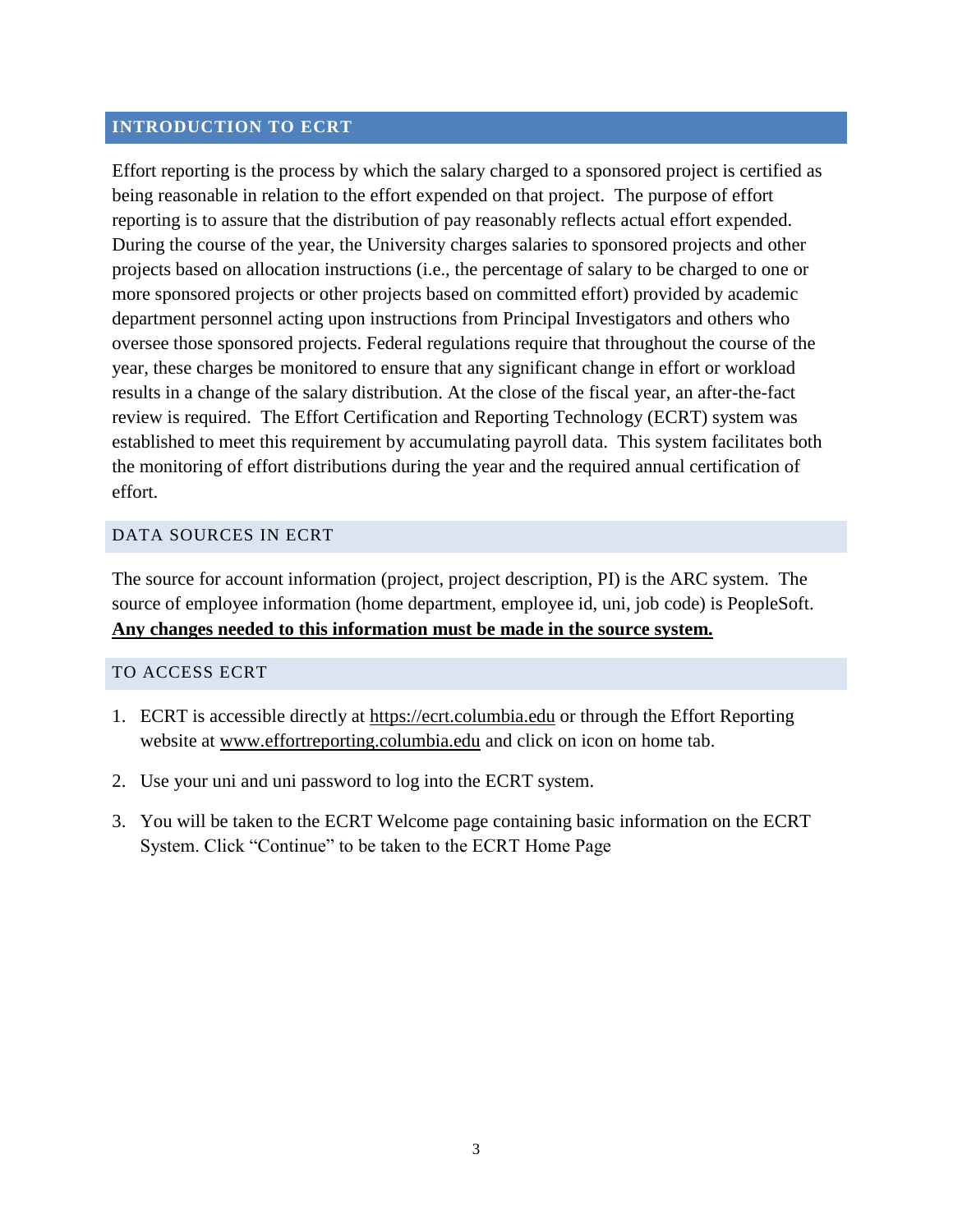| COLUMBIA UNIVERSITY<br>IN THE CITY OF NEW YORK |                                             |                                   |      |                                                                                                                                        |          |         |             |                                                                                                                                                                                      |  |                    | Hello, Primary EC Testing = |
|------------------------------------------------|---------------------------------------------|-----------------------------------|------|----------------------------------------------------------------------------------------------------------------------------------------|----------|---------|-------------|--------------------------------------------------------------------------------------------------------------------------------------------------------------------------------------|--|--------------------|-----------------------------|
|                                                |                                             |                                   | Home | Certify                                                                                                                                | Manage   | Reports | Links       |                                                                                                                                                                                      |  |                    |                             |
| Home Page                                      | Site Map                                    | About                             |      |                                                                                                                                        |          |         |             |                                                                                                                                                                                      |  |                    |                             |
|                                                |                                             | Work List for Primary EC Testing  |      |                                                                                                                                        |          |         |             |                                                                                                                                                                                      |  |                    |                             |
|                                                |                                             |                                   |      | statements, or following up on outstanding statements. To view and resolve the specific task, select the link in the task description. |          |         |             | Welcome to the ecrt effort reporting system. The tabs below list all of the effort certification tasks that require your attention - whether it is certifying statements, processing |  |                    |                             |
|                                                |                                             | Statements Awaiting Certification |      | Effort Tasks (3)                                                                                                                       |          |         |             | <b>Associated Certifiers</b>                                                                                                                                                         |  |                    |                             |
| Type                                           |                                             |                                   |      | <b>Identifier</b>                                                                                                                      |          |         | <b>Name</b> |                                                                                                                                                                                      |  | Date               |                             |
|                                                | <b>Process Base Certification Statement</b> |                                   |      |                                                                                                                                        | 10198572 |         |             | Certifier 09, Non-Self                                                                                                                                                               |  | 09/26/2018 7:15 PM |                             |
|                                                | <b>Process Base Certification Statement</b> |                                   |      |                                                                                                                                        | 10169069 |         |             | Certifier 6, Non-Self                                                                                                                                                                |  | 09/26/2018 7:14 PM |                             |
|                                                | <b>Process Base Certification Statement</b> |                                   |      |                                                                                                                                        | 10198298 |         |             | Certifier 05, Non-Self                                                                                                                                                               |  | 09/26/2018 7:14 PM |                             |
|                                                |                                             |                                   |      |                                                                                                                                        |          |         |             |                                                                                                                                                                                      |  |                    |                             |

- 4. The tabs listed will coincide with your role. Up to three tabs may be listed: Statements Awaiting Certification, Effort Tasks, and Associated Certifiers.
	- a. Statements Awaiting Certification: This will display your effort card only, if your effort card remains uncertified. Note-if you have sponsored effort and require certification, your PI(s) will complete your certification
	- b. Effort Tasks: This tab will show for primary effort coordinators only. This will display any cards that have been certified in your department and are waiting to be processed. If there are no effort cards waiting to be processed, this tab will not appear.
	- c. Associated Certifiers: This tab will show all effort cards that are still "not certified" in your department(s). You can click on any name, due date, type or period of performance to access that effort card. Additionally, you can select the "PI" red button to display the details of that effort card.
- 5. Notice the navigation tabs across the top of the screen (which coincide with your roles)
- 6. Notice the helpful links provided on the top navigation pane to provide assistance if needed. Refer to the rest of this guide for instructions on how to perform functions from this home page.

#### <span id="page-3-0"></span>TO EXIT ECRT AND SIGN OUT

7. Select "Sign Out" from the top right corner of the screen.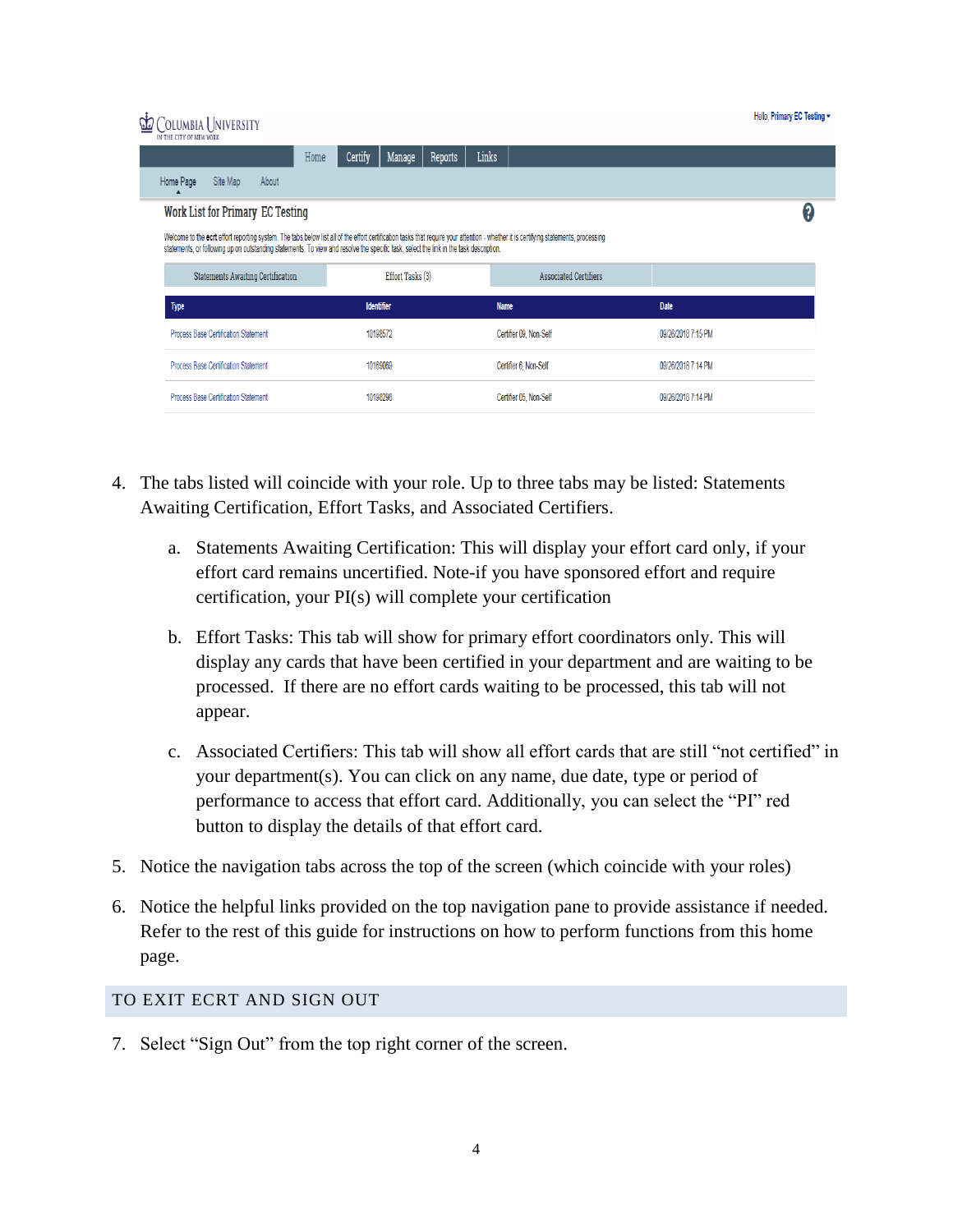#### <span id="page-4-0"></span>**MANAGING THE EFFORT CERTIFICATION PROCESS**

#### <span id="page-4-1"></span>THE TIMEFRAME

Each year, Columbia opens the effort certification period in the fall. Typically, the period runs from early October to late November. By the time the certification period closes, all required certifications must be completed. Each department and school is responsible for ensuring that all of its required certifications are completed by the deadline. Researchers who fail to complete their obligations may not be permitted to submit proposals for new sponsored project proposals and will have their uncertified salary removed from the sponsored account(s).

#### <span id="page-4-2"></span>WHO IS REQUIRED TO CERTIFY?

Every Columbia University employee has an effort card in ECRT. However, a certification is required only for individuals who have effort on one or more sponsored projects. Certifications are triggered based on salary charges to sponsored projects. However, if an individual has committed effort to a sponsored project, but has not drawn salary, they should still submit an effort certification. A 'certifier' refers to an individual whose effort must be certified in ECRT. There are two kinds of certifiers: 'self-certifiers,' who must certify their own effort, and 'non-self-certifiers,' who must have their effort certified by their Principal Investigator(s). This designation is based on PeopleSoft Job Code. The following Job Codes are self-certifiers:

| 010100 Professor                 | 111200 Research Scholar             | 210400 Assistant Director |
|----------------------------------|-------------------------------------|---------------------------|
| 011100 Associate Professor       | 112100 Associate Research Scientist | 3101XX Pres, VP, Provost  |
| 012100 Assistant Professor       | 112200 Associate Research Scholar   | 3111XX Other Execs        |
| 013100 Instructor                | 210100 Deputy University Librarian  | 3121XX Dean               |
| 110100 Senior Research Scientist | 210200 Director                     | 3131XX Chairperson        |
| 110200 Senior Research Scholar   | 210300 Associate Director           | 3141XX Director           |
| 111100 Research Scientist        | 210400 Associate Director           |                           |

All other job codes not listed above are non-self-certifiers and their effort cards must be certified by their Principal Investigators. If an individual is listed as a PI on any active account, but their jobcode does not fall in one listed above, they will be changed to a self-certifier and will be required to certify their own effort and the effort of anyone charged to their grant, if applicable.

Exception-All effort coordinators are non-self-certifiers. If you have an effort card requiring certification, your effort certification will be completed by your PI(s).

#### <span id="page-4-3"></span>KEY ADMINISTRATIVE ROLES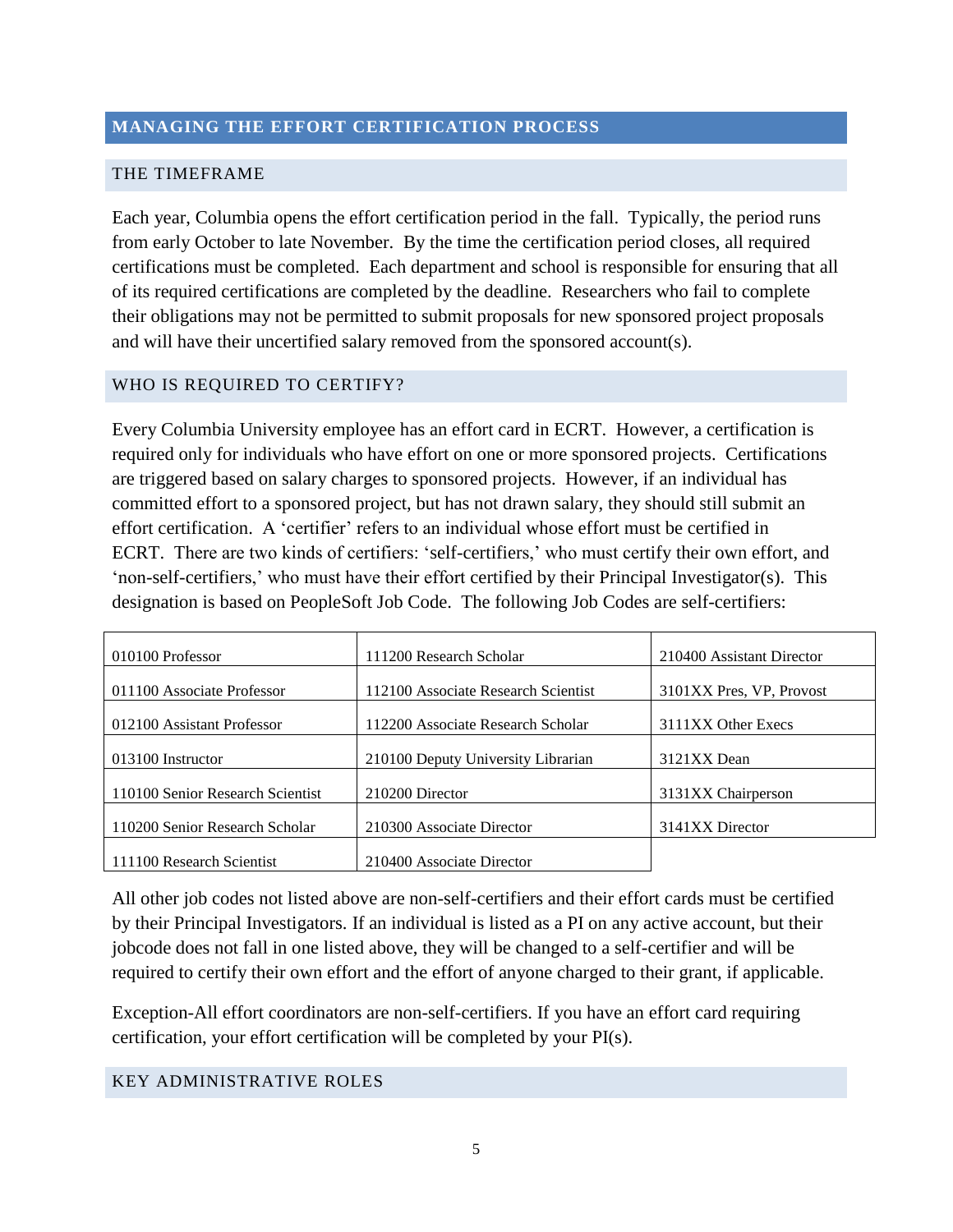Primary Effort Coordinator: Primary effort coordinators are departmental administrators who are responsible for monitoring the effort certification progress of their department. Primary effort coordinators perform the final processing of effort cards. By processing the card, the effort coordinator is confirming that any cost transfers or other departmental actions needed, has been or will be undertaken. Only one primary effort coordinator can be assigned for each department/division.

Secondary Effort Coordinator: Secondary effort coordinators can assist in the monitoring of departments, but do not have the ability to view salary information or process effort cards.

There can be multiple secondary effort coordinators assigned to a department/division.

# <span id="page-5-0"></span>VIEW CERTIFIERS IN MY DEPARTMENT

ECRT provides information about your department on the Department Dashboard. To access the department dashboard, select "Department Dashboard" under the manage section on the blue navigation bar.

If you are an effort coordinator for more than one department/division, you can select another department/division from the drop down box at the top of the page. You can also enter in the department name or number into the box next to the drop down. Wait for the black box to identify your search criteria, select the appropriate result and hit submit. This will take you to that Department Dashboard.

The Department Dashboard breaks down information into 3 tabs:

- 1. People: provides statistics regarding the number of certifiers whose effort cards are in each status for the most current certification period. You can select another period from the dropdown to provide the status for that period. "Covered Individuals" provides a list of certifiers associated to your department along with a link to their current and historical effort cards.
	- A. *Certification Summary Chart*: The Certification Summary Chart lists the number and percentage of effort cards that are in the specified status for the department/division you are viewing. If you are responsible for more than one department/division, you must look at each department dashboard separately. The following effort card status' may be listed:
		- *Current Year-Monitor Progress*: status for effort cards for next fiscal year. This contains the salary allocation from July  $1<sup>st</sup>$  of the current fiscal year through today.
		- *Not Certified, Not Processed*: When the certification period opens, all cards requiring certification will start at this status. This means the card has not yet been certified by the certifier or processed by the effort coordinator.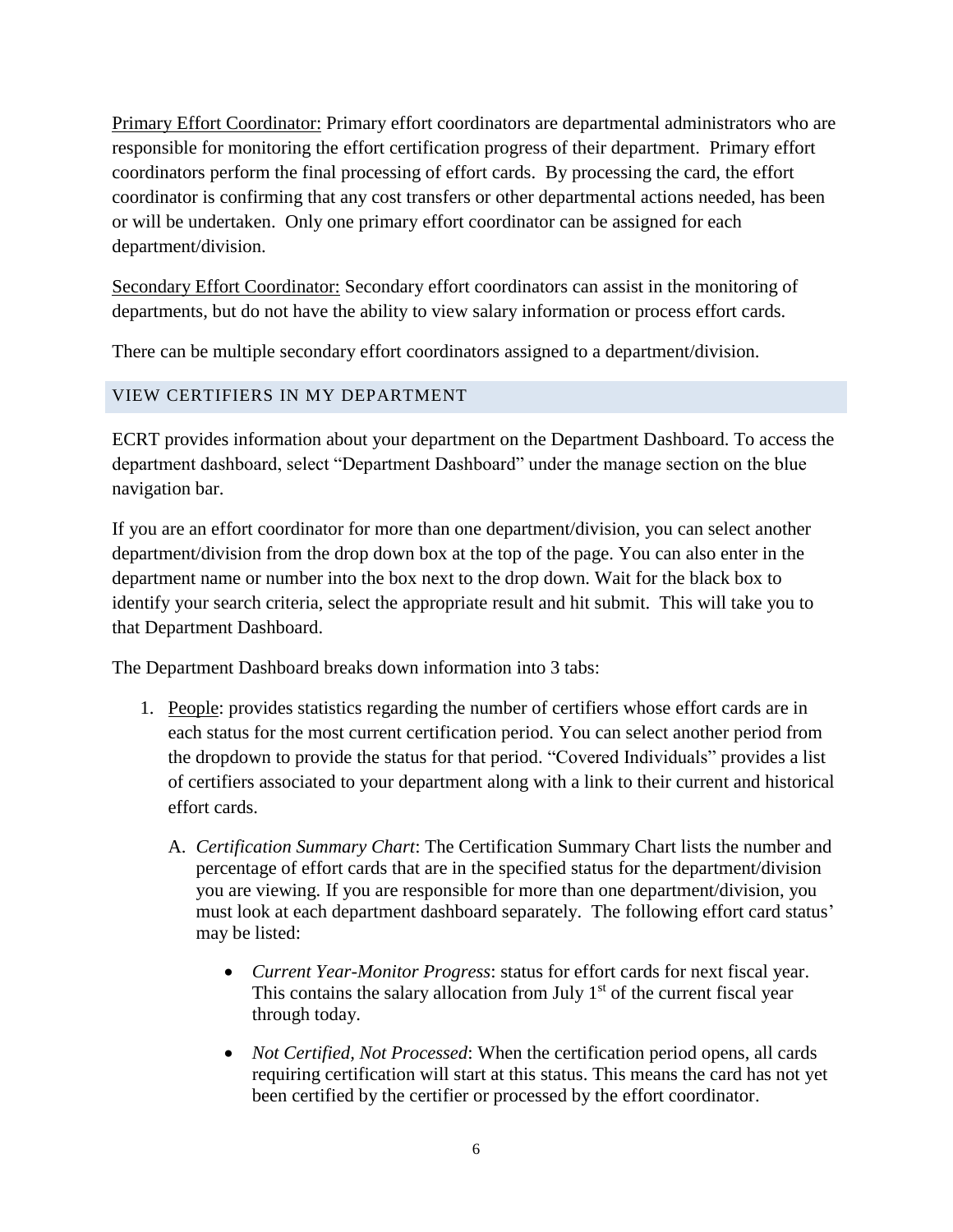- *Not Certified, Not Processed, Reopened*: status for an effort card that was certified at one time and then reopened by the effort coordinator during review at the processing stage. This requires the certifier to recertify the effort card.
- *Not Certified, Not Processed, Reopened by Payroll Adjustment Reconciliation*: status for an effort card that was certified at one time and then reopened by Central Administration due to a payroll adjustment that was processed. The payroll adjustment posted caused the certified effort percentages not to equal the payroll percentages and the certifier must recertify the effort card.
- *Certified, Not Processed*: status for effort cards that have been certified by the certifier but is pending review/processing by the primary effort coordinator.
- *Certified, Processed*: status for effort cards that have been certified by the certifier and processed by the effort coordinator. No further action is required.
- *Certified, Processed, Payroll Pending*: status for effort cards that have been certified by the certifier and processed by the effort coordinator, but a payroll adjustment has occurred that must be reviewed by Central Administration. Central Administration will review each transaction and determine if the effort cards must be reopened and recertified or if the transaction can be posted without resulting in required cost transfer.
- *Autoapproved*: status for effort cards that require no certification, as all salary is charged to non-sponsored accounts. ECRT contains payroll information for all employees, resulting in creation of an effort card. At the start of the certification period, all effort cards that do not require certification are set to autoapproved status.
- B. *Certifier Information*: Scroll down to the section "Covered Individuals." This section is broken out into two sections "Sponsored" and "Non-Sponsored." Click on the '+' next to "Sponsored" to display a list of all individuals charged to sponsored projects. The statements column shows current and historical icons for each effort card for this individual. By scrolling over the icon, you can see the status as well as effort card period. By selecting an icon, you will be taken to that effort card.
- 2. Awards and Sponsored Projects: provides a list of both active and inactive awards associated to your department. **Note that this list shows sponsored projects for this selected department only. As ECRT only assigns effort coordinators to departments where certifications are required (people assigned), and most sponsored projects are assigned to the lowest level on the department tree, you may find that your tab shows no data.**
- 3. Department Information: provides basic information about your department, a listing of effort coordinators with access to your department information, and a breakout of "child"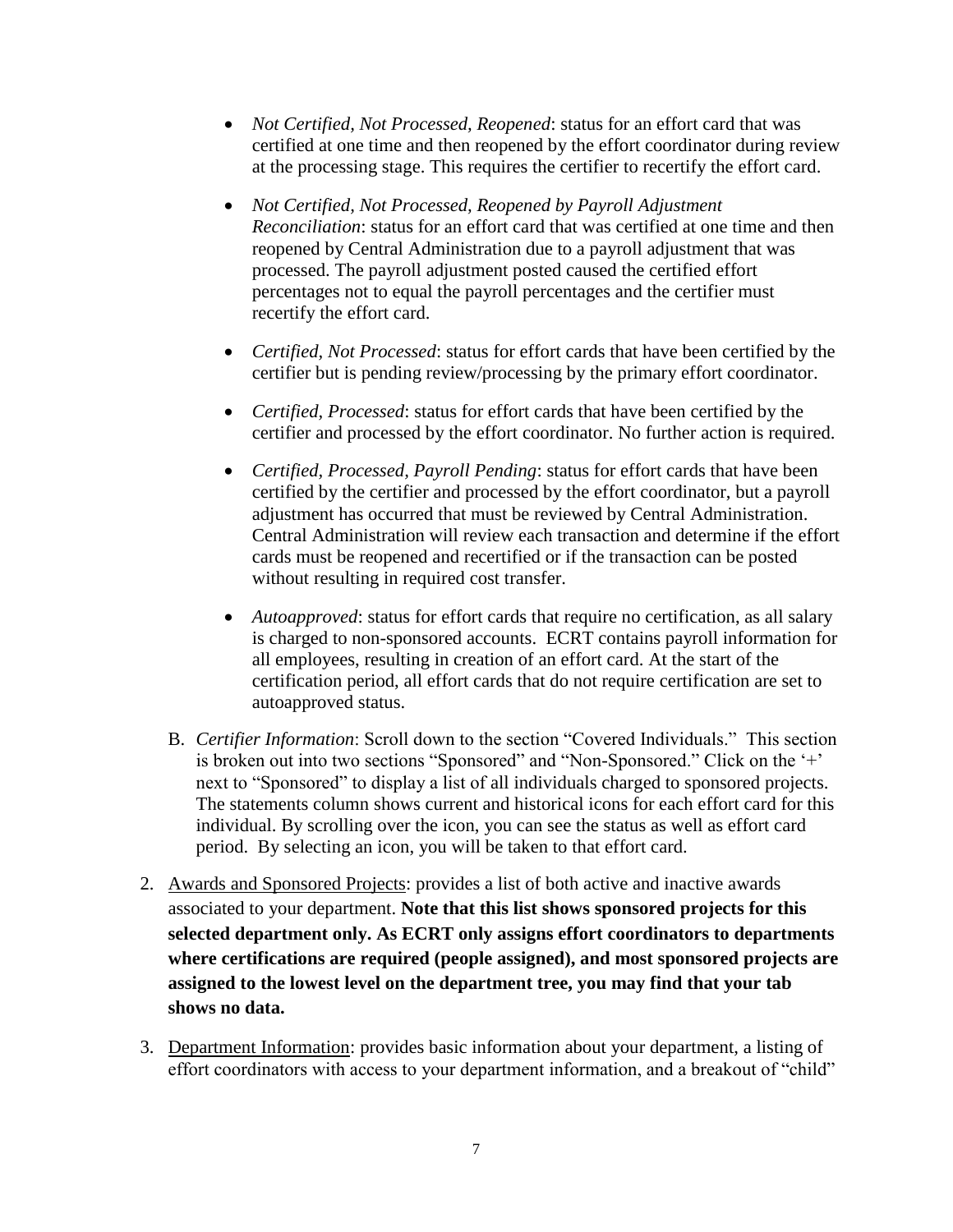departments associated to your department. Primary effort coordinators are highlighted in yellow. All others are secondary effort coordinators.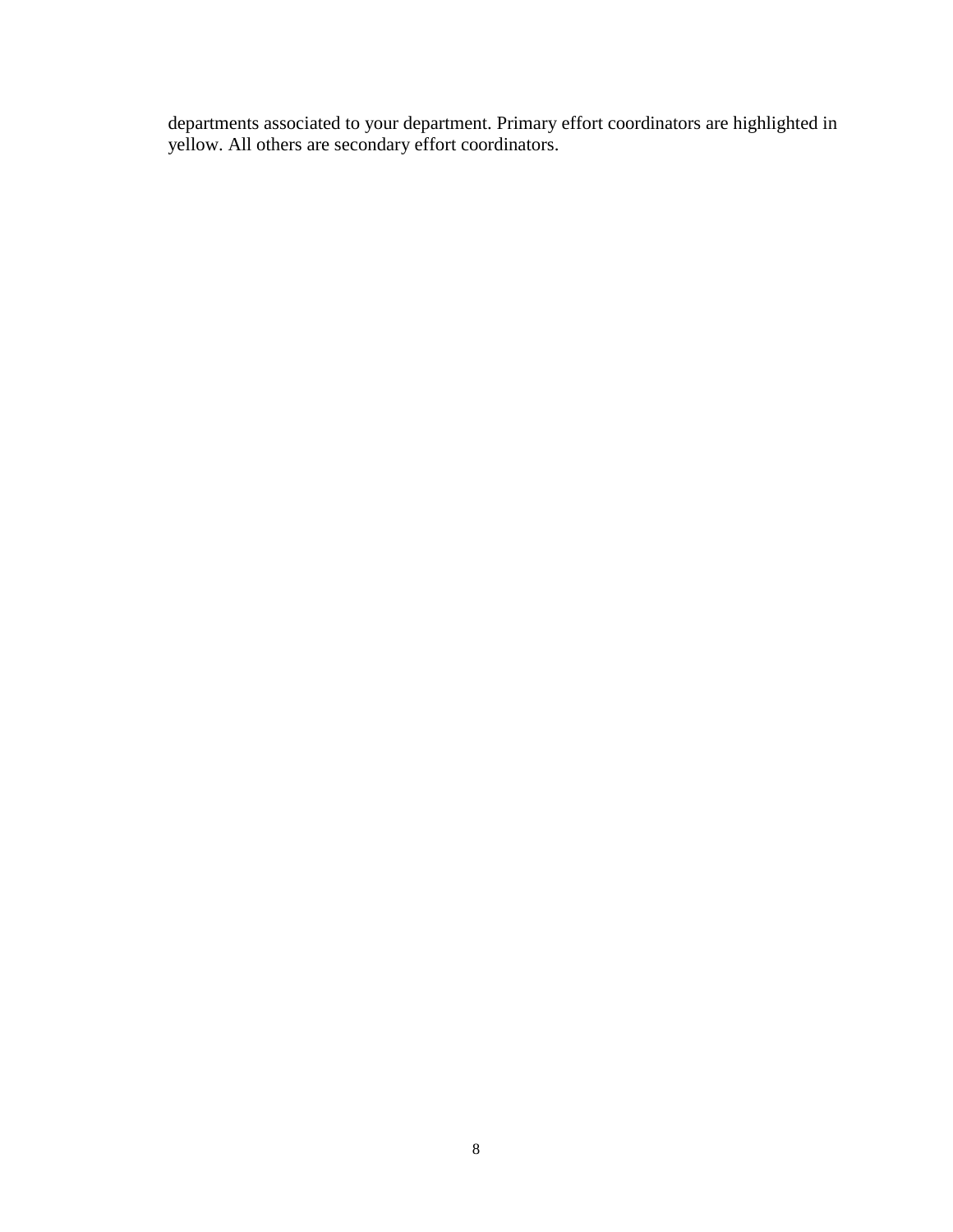#### <span id="page-8-0"></span>**USING ECRT REPORTS TO MONITOR CERTIFICATION PROCESS**

Selecting "Reports" from the blue navigation bar will take you to our reporting tool. In addition, some reports are available directly from an individual's effort card.

- To access the ECRT reports directly from the effort card:
	- 1) Click on the reports icon above the account listing on the effort card.
	- 2) Select the desired report. Cost Share reports and payroll reports (PECs only) are available from the effort card. Additionally, you can access a PDF copy of the effort card directly from this screen.
- To access the ECRT reports from reporting tool:
	- 1) Click on "Report" link from the blue navigation bar.
	- 2) There are two categories of reports available:
		- a. Effort Coordinator Reports-used for monitoring the status of your department.
		- b. Payroll/Cost Share-used to obtain details about selected effort cards in your department.
	- 3) Choose the desired report as outlined in the remainder of this section

Available Reports:

Effort Coordinator Reports:

- *A) Status by Certifier Report*: this report lists all of the employees in your department(s) along with their effort card status.
- *B) Certifier Detail Report*: this report breaks down each employee's effort card by line item, detailing the projects charged and the PI associated to each project. This report will be useful for effort coordinators to determine which PI's must certify a non-self certifier's effort card.

Payroll/Cost Share and SPES Summary:

- o **Note-for all payroll reports, the "Base" payroll type should be selected, as Columbia does not separate out payroll by category in ECRT**
- A) *Certifier Salary Activity Report*: shows all of the salary activity for project staff associated with a given PI for a given 12-month period. This report will be useful for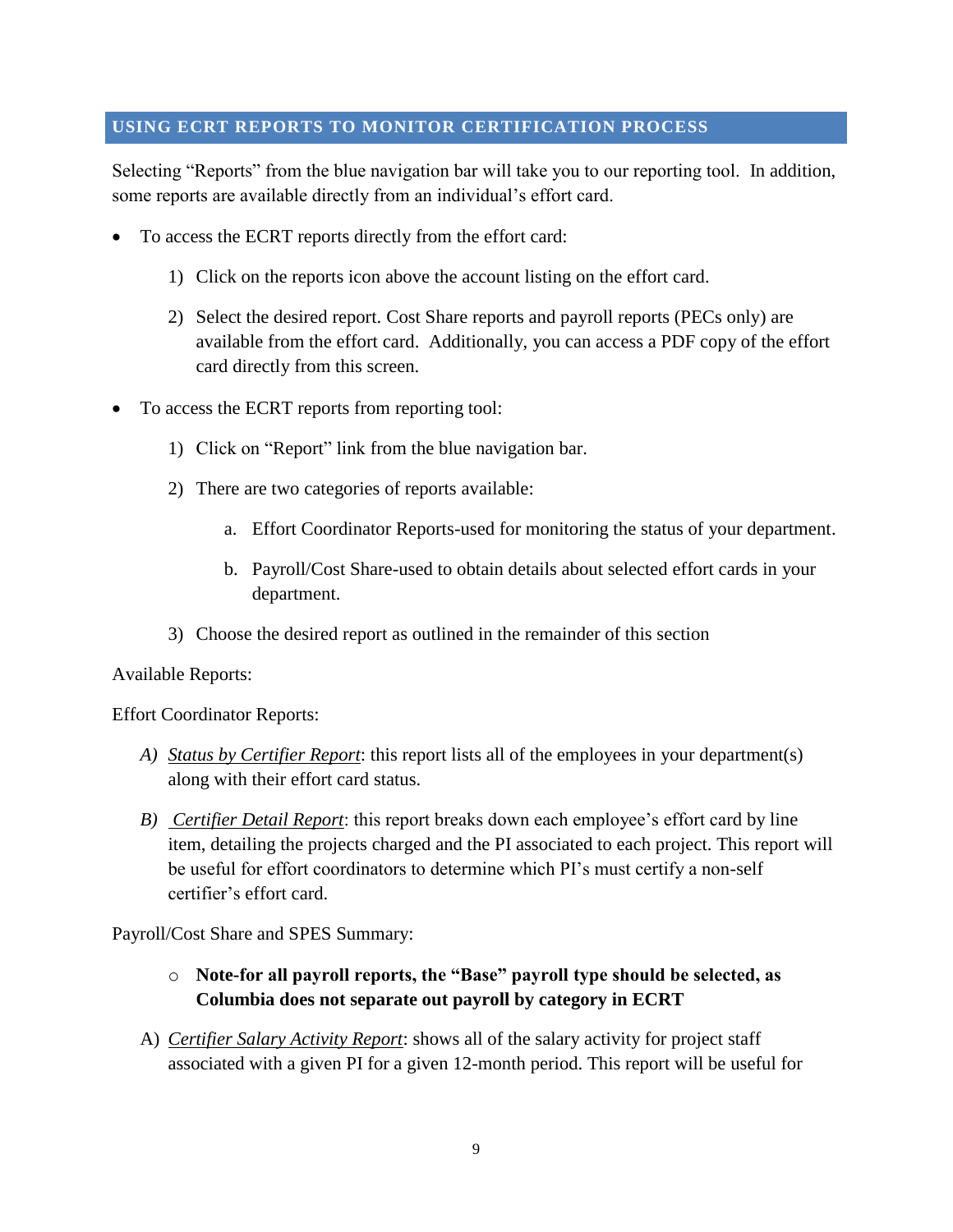Effort Coordinators and PIs to monitor the activity of the research staff associated with a PI.

- B) *Cost Share Report*: this report displays all of the transactions that were characterized as cost share transactions for a single employee, a department or a specific project.
- C) *Payroll Report*: a payroll summary report for a specific individual or department and date range. This breaks out payroll by month.
- *D) SPES Report*: this report lists all of the employees that had salary charged to a specific Sponsored Project, along with any certified effort. This report spans the life of the project. **Note that the SPES report will only return information if you are an effort coordinator for the specific department that the sponsored project is assigned to. As sponsored projects are typically assigned at the lowest level of the department tree, and individuals are typically assigned at a higher level, you may not have access in the ECRT system to run this report.**

# <span id="page-9-0"></span>STATUS BY CERTIFIER REPORT

- 1. Select "Effort Coordinator Reports" from category field.
- 2. Select "Status by Certifier Report" from reports field
- 3. In the criteria box, enter the end date of the fiscal year you are running report for in the following format MM/DD/YY (ex. 06/30/18) and click 'run report'.
- 4. All reports can be exported to Excel, XML, PDF or RTF formats by selecting the appropriate option on the bottom right hand corner of the report. Downloading to excel will allow you to sort the data output.

#### <span id="page-9-1"></span>CERTIFIER DETAIL REPORT

- 1. Select "Effort Coordinator Reports" from category field.
- 2. Select "Certifier Detail Report" from reports field.
- 3. In the criteria box, enter the end date of the fiscal year you are running report for in the following format MM/DD/YY (ex. 06/30/18) and click 'run report'.
- 4. All reports can be exported to Excel, XML, PDF or RTF formats by selecting the appropriate option on the bottom right hand corner of the report. Downloading to excel will allow you to sort the data output.
- 5. In excel, include a filter on headers which will allow you to sort through the information.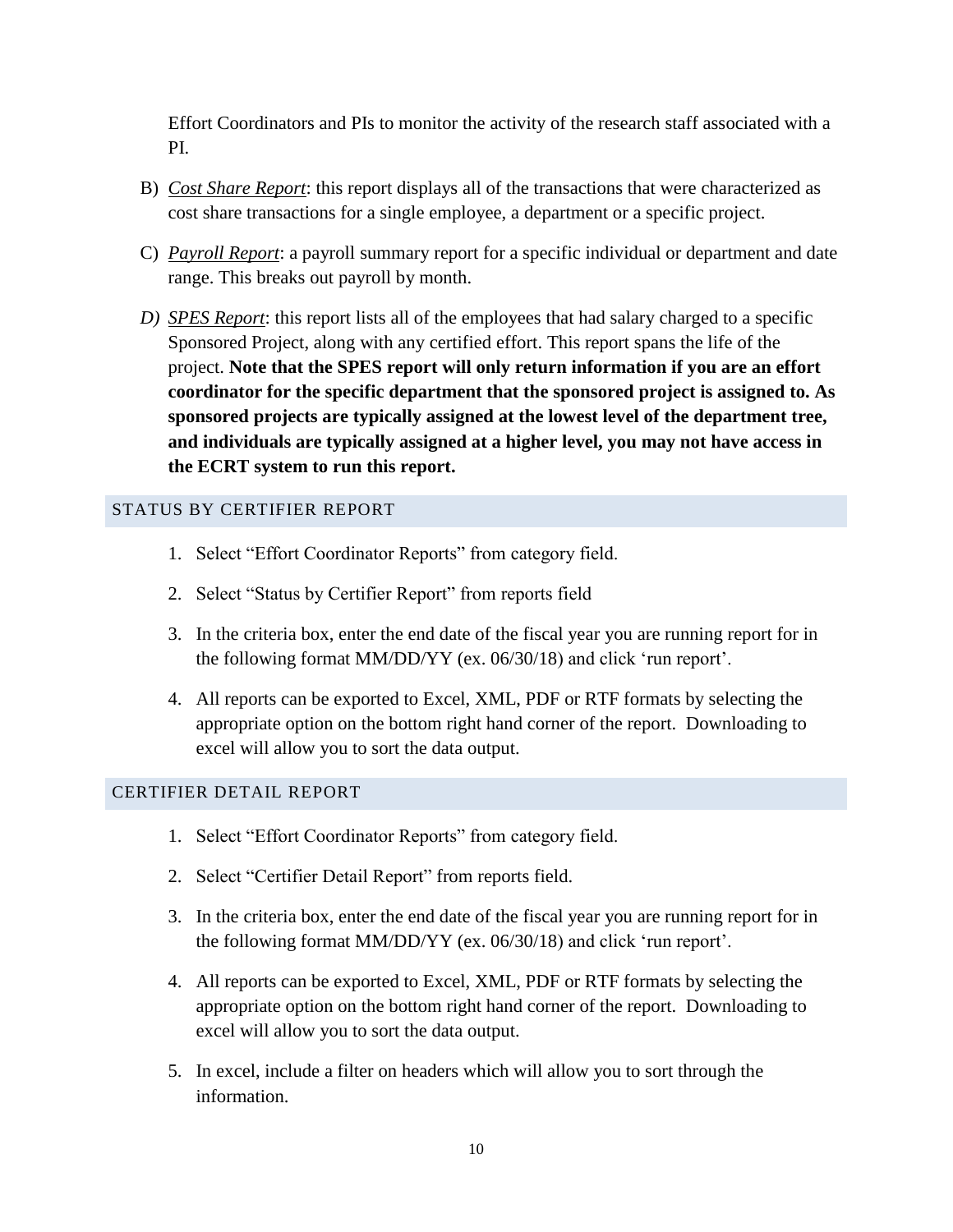- a. Filtering by role: This will allow you to see all of the PI's who must certify a nonself certifiers effort card. The "Is Certified" column will indicate which line items have been certified and which lines still need to be certified.
- b. Sorting by status: This will allow you to see which effort cards still need to be certified and which cards require manual certification, etc.

#### <span id="page-10-0"></span>CERTIFIER SALARY ACTIVITY REPORT

- 1. Select "Payroll/Cost Share" from category field.
- 2. Select "Certifier Salary Activity Report" from reports field.
- 3. Click in "Months" field to select the month and year as the starting point for the twelve months you would like to see this report run for. Note-If you would like to review data for the current fiscal year, enter July and prior year.
- 4. In the "Employee" field, enter the PI's last name or employee id.
- 5. Wait for the black box to identify your search criteria and select the appropriate result.
- 6. Once the criteria are selected, click on the Run Report button.
- 7. Scroll down to view the Certifier Salary Activity Report listing all certifiers that met selection criteria.
- 8. All reports can be exported to Excel, XML, PDF or RTF formats by selecting the appropriate option on the bottom right hand corner of the report. Downloading to excel will allow you to sort the data output.

#### <span id="page-10-1"></span>COST SHARE REPORT

- 1. Select "Payroll/Cost Share" from category field.
- 2. Select "Cost Share Report" from reports field.
	- This report can also be accessed directly from the individuals effort card
- 3. Select the desired radio button for either Dates or Employee Type in the "Date by" field (either can be chosen and the fields displayed below will automatically adjust per the selection).
	- If "Dates" radio button is selected per the above step, use the drop down calendar in the "Start Date" and "End Date" fields to select the appropriate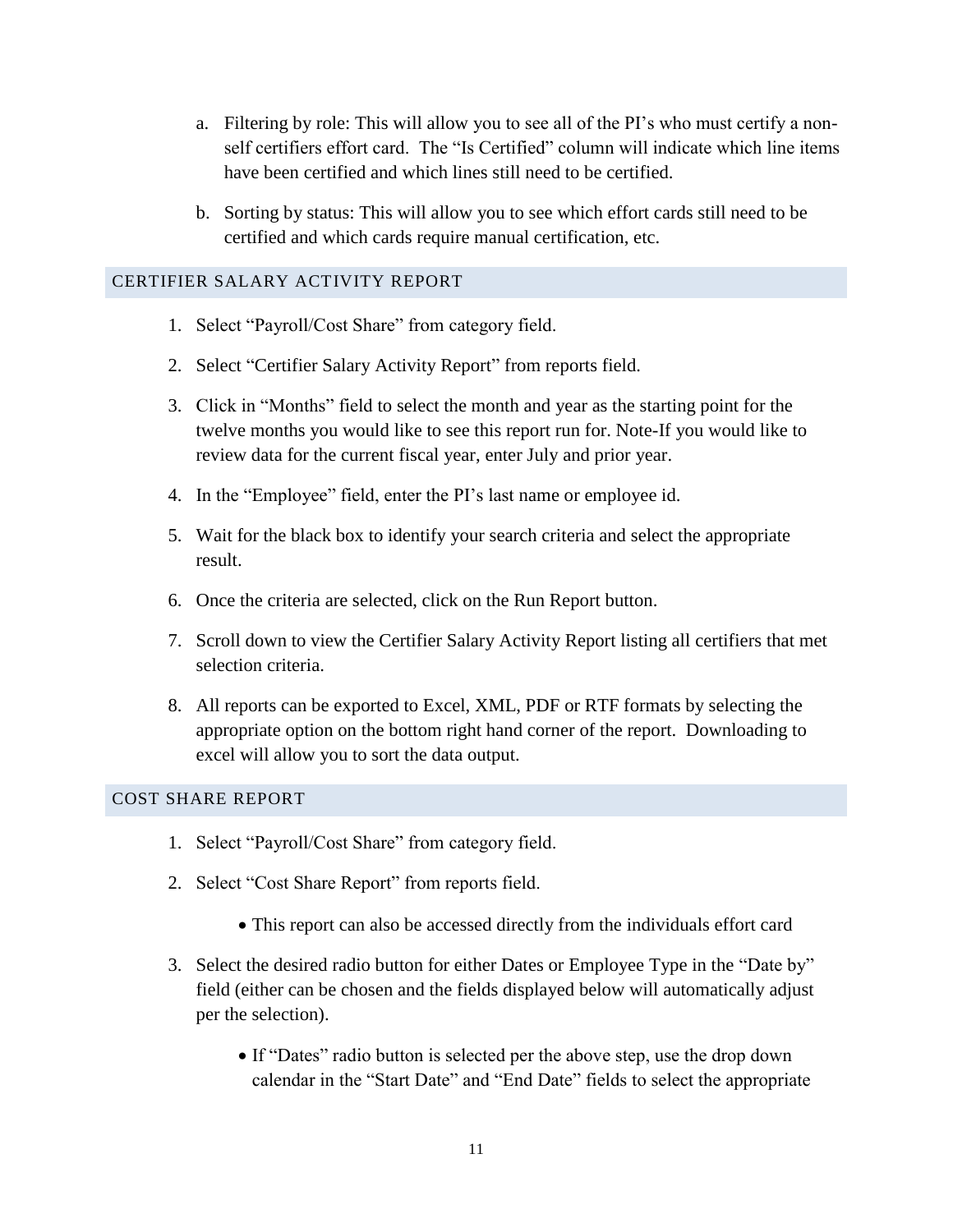begin and end dates for the fiscal year. Note-if you do not select July 1<sup>st</sup> and June  $30<sup>th</sup>$ , as the start and end dates, respectively, this report will not run.

- If "Employee Type" radio button is selected, the fields below will change. You will need to select an employee type (annual) and select the period from the drop down list.
- 4. Enter a value in the 'employee', 'department' or 'to account' box.
	- You cannot use this report to search on 'from account' as we roll all nonsponsored accounts into one line item (000000)
	- The system is equipped with smart keys that identify applicable matches to your search selection. If you would like to use employee name, type in the last name of the employee and wait for it to bring up a drop down menu. If you would like to run the list by department, type in at least the first three digits of the desired department. If you would like to run the list by 'to account,' type in the project number.
- 5. Wait for the black box to identify your search criteria and select the appropriate result.
- 6. Once the criteria are selected, click on the Run Report button.
- 7. Scroll down to view the Cost Share Report listing all certifiers that met selection criteria.
- 8. All reports can be exported to Excel, XML, PDF or RTF formats by selecting the appropriate option on the bottom right hand corner of the report. Downloading to excel will allow you to sort the data output.

# <span id="page-11-0"></span>PAYROLL REPORT

- 2. Select "Payroll/Cost Share" from category field.
- 3. Select "Payroll Report" from reports field.
	- This report can also be accessed directly from the individual's effort card.
- 4. Select the desired radio button for either Dates or Employee Type in the "Date By" field (either can be chosen and the fields displayed below will automatically adjust per the selection).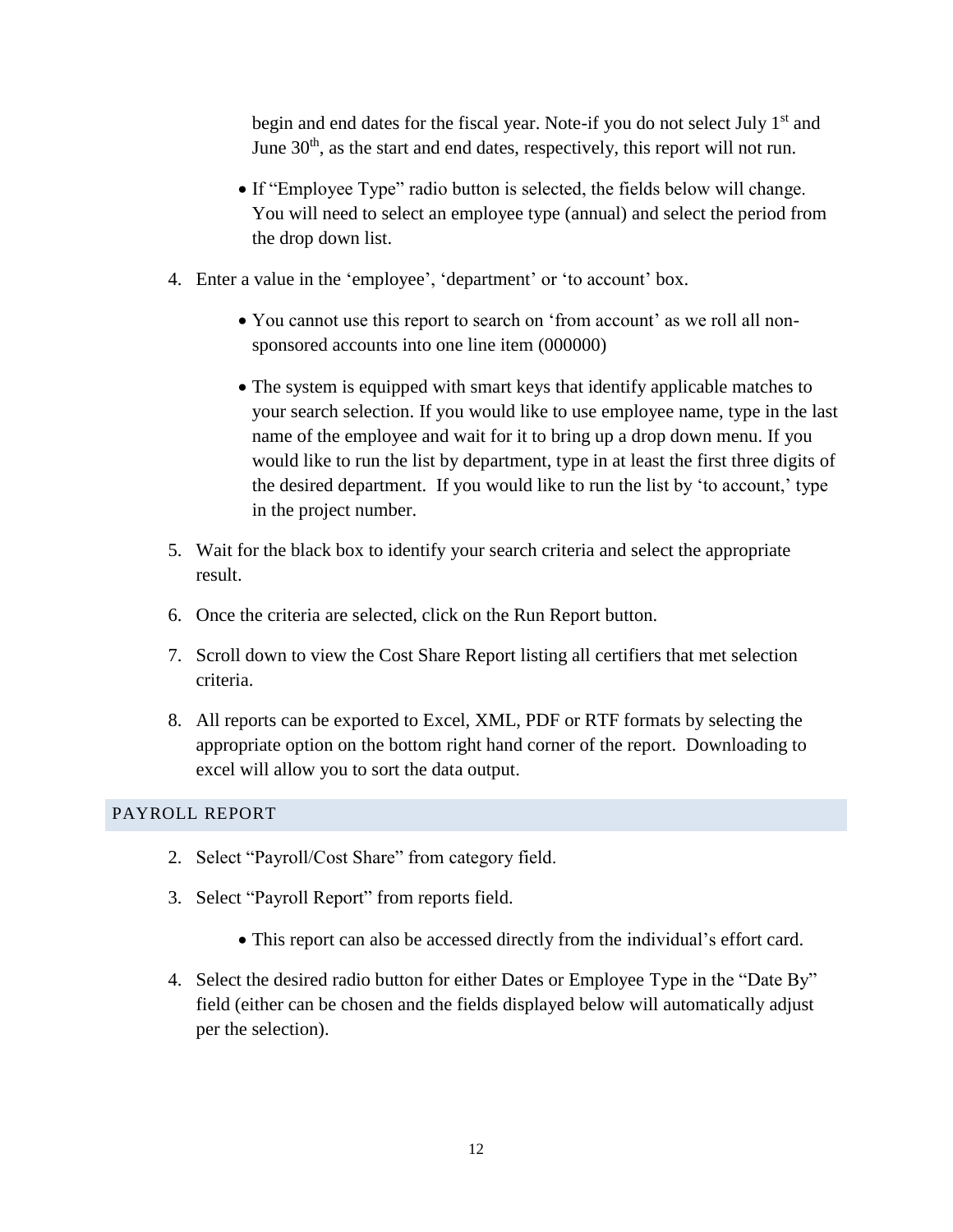- If "Dates" radio button is selected per the above step, use the drop down calendar in the "Start Date" and "End Date" fields to select the appropriate begin and end dates for the fiscal year.
- If "Employee Type" radio button is selected, the fields below will change. You will need to select an employee type (annual) and select the period from the drop down list.
- 5. Enter a value in either the employee or department box.
- 6. Note-the system is equipped with smart keys that identify applicable matches to your search selection. If you would like to use employee name, type in the last name of the employee. If you would like to run the list by department, type in at least the first three digits of the desired department.
- 7. Wait for the black box to identify your search criteria and select the appropriate result.
- 8. Once selections are made, click on the Run Report button.
- 9. Scroll down to view the "Certification Payroll Report" listing all certifiers that met the selection.
- 10. Click on the tab to choose one of the report formats as follows:
	- Account View: shows the salary breakdown for an individual by account.
	- Pay Period View: shows the salary breakdown for an individual by pay period.
- 11. All reports can be exported to Excel, XML, PDF or RTF formats by selecting the appropriate option on the bottom right hand corner of the report. Downloading to excel will allow you to sort the data output.

#### <span id="page-12-0"></span>SPES REPORT

- 1. Select "Payroll/Cost Share" from the category field.
- 2. Select "SPES Report" from the report field.
	- This report, as mentioned in previous section, can also be accessed directly from the Department Dashboard or the Sponsored Projects Summary page.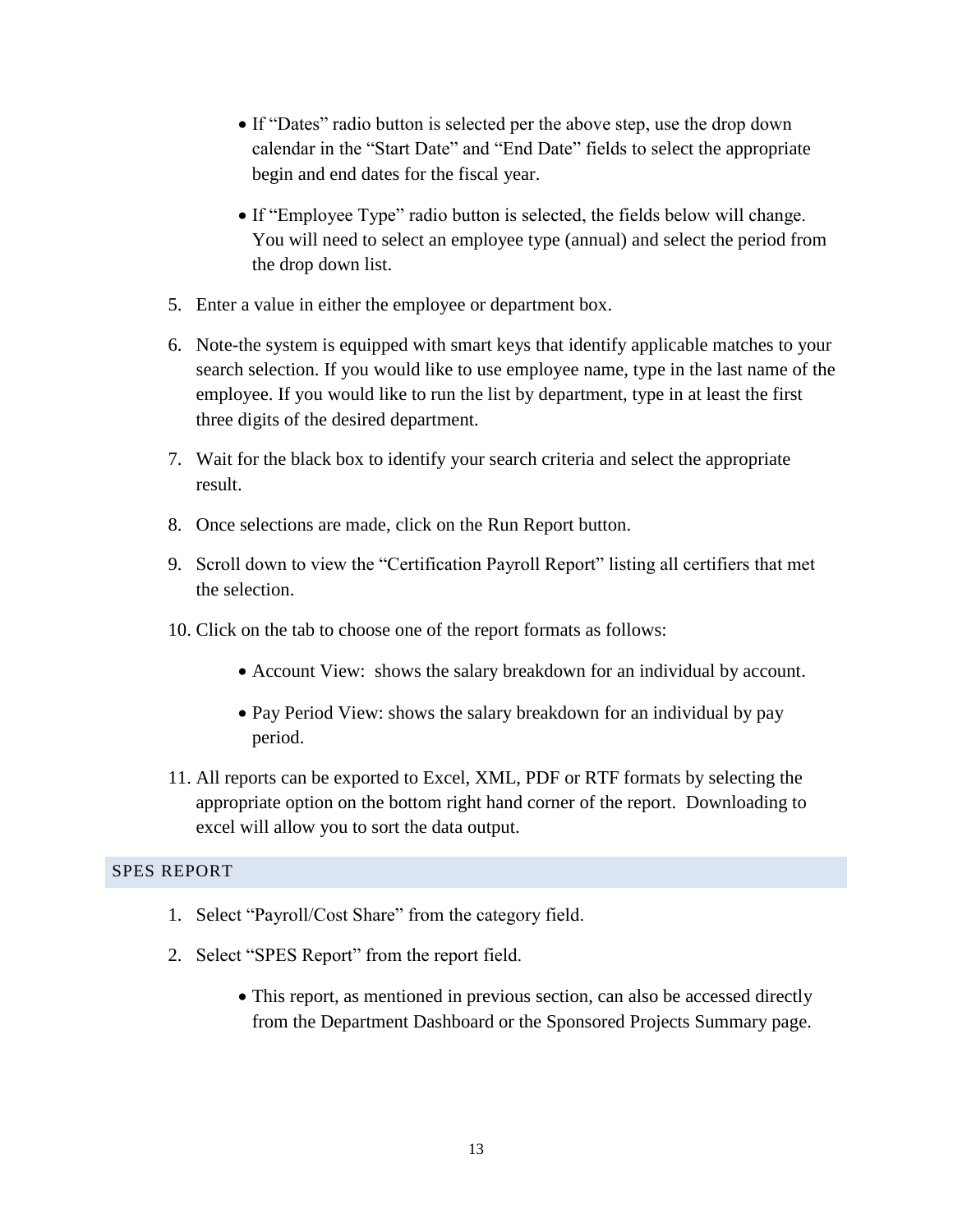- 3. Select the desired radio button for either Month or Employee Type in the "Date by" field (either can be chosen and the fields displayed below will automatically adjust per the selection).
	- If "Month" radio button is selected per the above step, use the drop down calendar in the "Month" fields to select a date during the fiscal year you are reviewing. (We suggest using June of the current fiscal year)
	- If "Employee Type" radio button is selected, the fields below will change. You will need to select an employee type (annual) and select the period from the drop down list.
- 4. Enter a value in the 'Sponsored Project' box.
	- The system is equipped with smart keys that identify applicable matches to your search selection. Type in the project number.
- 5. Wait for the black box to identify your search criteria and select the appropriate result.
- 6. Once the criteria are selected, click on the Run Report button.
- 7. Scroll down to view the SPES listing all certifiers that met selection criteria.
- 8. All reports can be exported to Excel, XML, PDF or RTF formats by selecting the appropriate option on the bottom right hand corner of the report. Downloading to excel will allow you to sort the data output.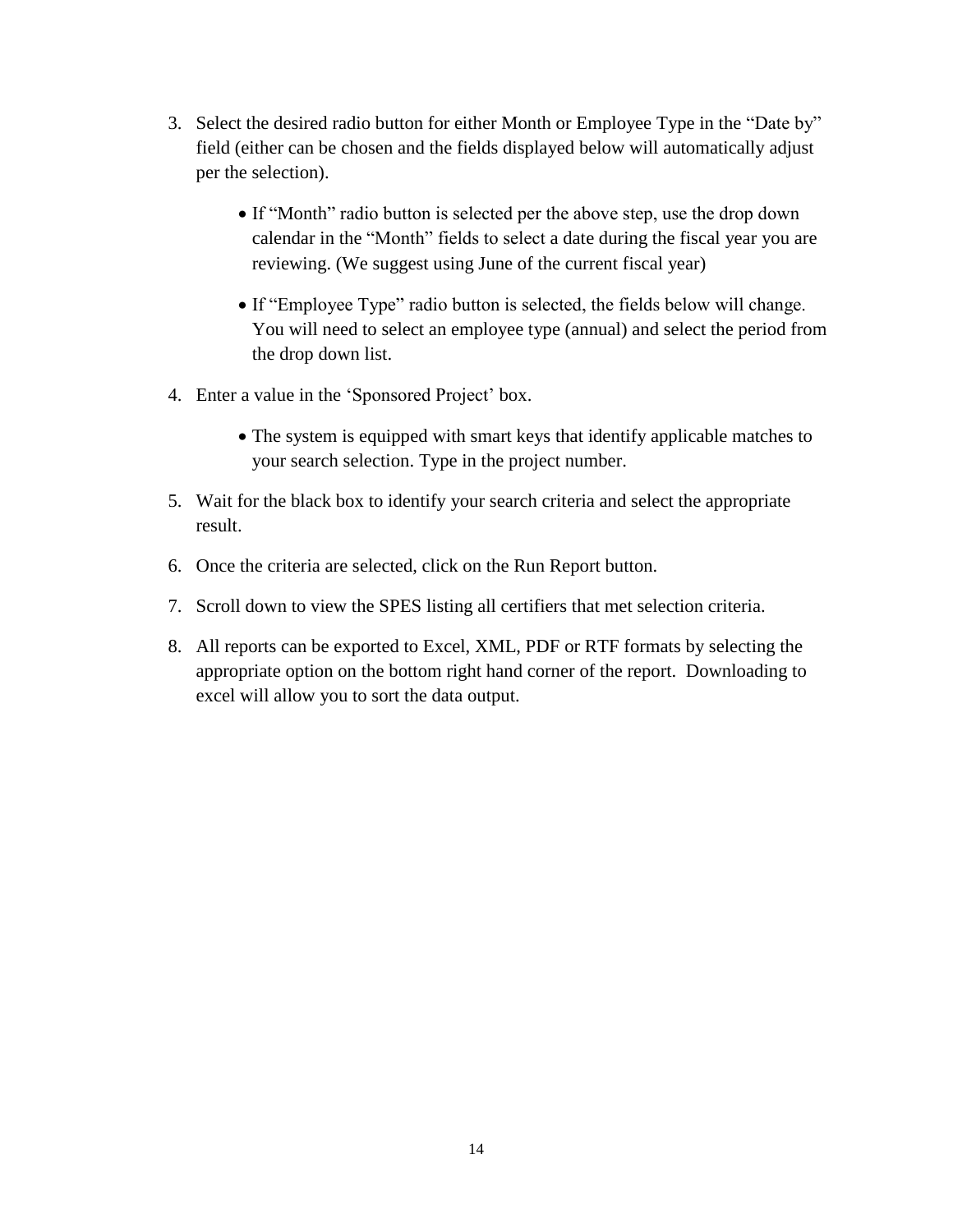#### <span id="page-14-0"></span>**EFFORT CERTIFICATION**

#### <span id="page-14-1"></span>ASSISTING INDIVIDUALS IN CERTIFYING THEIR EFFORT

1. When a self-certifier logs into ECRT, they will have one tab listed on their homepage, "Statements Awaiting Certification."

| <b>D</b> Columbia University<br>IN THE CITY OF NEW YORK |          |                                              |      |                                                                                                                                        |         |                       |                                                                                                                                                                                      |             |                                       |    | Hello, Self Certifier - |
|---------------------------------------------------------|----------|----------------------------------------------|------|----------------------------------------------------------------------------------------------------------------------------------------|---------|-----------------------|--------------------------------------------------------------------------------------------------------------------------------------------------------------------------------------|-------------|---------------------------------------|----|-------------------------|
|                                                         |          |                                              | Home | Certify                                                                                                                                | Reports | Links                 |                                                                                                                                                                                      |             |                                       |    |                         |
| Home Page                                               | Site Map | About                                        |      |                                                                                                                                        |         |                       |                                                                                                                                                                                      |             |                                       |    |                         |
| <b>Work List for Self Certifier</b>                     |          |                                              |      |                                                                                                                                        |         |                       |                                                                                                                                                                                      |             |                                       |    | 2                       |
|                                                         |          |                                              |      | statements, or following up on outstanding statements. To view and resolve the specific task, select the link in the task description. |         |                       | Welcome to the ecrt effort reporting system. The tabs below list all of the effort certification tasks that require your attention - whether it is certifying statements, processing |             |                                       |    |                         |
|                                                         |          | <b>Statements Awaiting Certification (2)</b> |      |                                                                                                                                        |         |                       |                                                                                                                                                                                      |             |                                       |    |                         |
| <b>Effort Statements</b>                                |          |                                              |      |                                                                                                                                        |         |                       |                                                                                                                                                                                      |             |                                       |    |                         |
| <b>Statement Owner</b>                                  |          |                                              |      | <b>Department</b>                                                                                                                      |         | Period                | <b>Due Date</b>                                                                                                                                                                      | <b>Type</b> | <b>Status</b>                         | PI |                         |
| Certifier, Self                                         |          |                                              |      | 521400X-2510001                                                                                                                        |         | 07/01/2017-06/30/2018 | 11/14/2018                                                                                                                                                                           | Base        | <b>3 Not Certified. Not Processed</b> |    |                         |
|                                                         |          |                                              |      |                                                                                                                                        |         | 07/01/2018-06/30/2019 | 11/13/2019                                                                                                                                                                           | Base        | Current FY - Monitor Progress         |    |                         |

2. By clicking on the statement owner, due date, type or status, they will be taken to the certification screen.

|                                                               | Home<br>Certify                                                                                                                       | Links<br>Reports                                                         |            |                   |                        |                              |                |
|---------------------------------------------------------------|---------------------------------------------------------------------------------------------------------------------------------------|--------------------------------------------------------------------------|------------|-------------------|------------------------|------------------------------|----------------|
| My Effort Statements<br>$\blacktriangle$                      |                                                                                                                                       |                                                                          |            |                   |                        |                              |                |
| [-] Effort Statement Instructions                             | view / certify<br>10 cards at<br>filter by<br>a time<br>name                                                                          |                                                                          |            |                   |                        |                              |                |
| <b>Work List</b><br><b>Statements Requiring Certification</b> | Search.                                                                                                                               | Certifier 1. Dr Non-Self - 10232017                                      |            |                   |                        |                              |                |
| Principal Investigator, Prof Self-Certifier                   | 2202302 - LIB & Test                                                                                                                  | <b>Ex Statement Owner</b>                                                |            |                   |                        |                              |                |
| Certifier 3 . Ms Non-Self                                     | 4041103 - A&S Biology Students                                                                                                        | Effort Statements<br>$\hat{}$<br>$\div$ Needing certification $\bigstar$ |            |                   |                        |                              |                |
| Certifier 1. Dr Non-Self                                      | 2202302 - LIB & Test                                                                                                                  | Base                                                                     | 11/14/2018 |                   |                        | Not Certified, Not Processed |                |
| Certifier 2, Mr Non-Self                                      | 2202302 - LIB & Test                                                                                                                  | $\triangleright$ In progress $\bigstar$<br><b>Historical</b>             |            |                   |                        |                              |                |
| Certifier 4, Mr Non-Self                                      | 2202302 - LIB & Test                                                                                                                  | Ш                                                                        |            |                   |                        |                              |                |
| In Progress                                                   |                                                                                                                                       |                                                                          |            |                   |                        |                              |                |
| <b>Recently Completed</b>                                     |                                                                                                                                       | $\langle$                                                                |            |                   |                        |                              |                |
| Certifier 1, Dr Non-Self - 10232017 (Annual)                  | Base Effort Period: 07/01/2017 to 06/30/2018                                                                                          | <b>Status: Not Certified. Not Processed</b>                              |            |                   |                        |                              | toggle % or \$ |
|                                                               |                                                                                                                                       |                                                                          |            |                   |                        |                              |                |
|                                                               |                                                                                                                                       |                                                                          |            |                   |                        | <b>S</b> Value               |                |
| 田口                                                            |                                                                                                                                       |                                                                          | Payroll    | <b>Cost Share</b> | <b>Computed Effort</b> | <b>Certified Effort</b>      | Certify?<br>e. |
|                                                               | Project-Activitys                                                                                                                     |                                                                          |            |                   |                        |                              |                |
| <b>Sponsored</b>                                              |                                                                                                                                       |                                                                          |            |                   |                        |                              |                |
|                                                               | PG008698-01 Investigating hostsymbiont interactions in a muxotrophic dinoflagellate Noctiluca using novel optical reporter technology |                                                                          | 100 %      | 0 %               | 100 %                  | 0 %                          | $\sim$         |
| <b>Sponsored Total:</b>                                       |                                                                                                                                       |                                                                          | 100%       | 0%                | 100%                   | 0%                           |                |
| <b>Non Sponsored</b>                                          |                                                                                                                                       |                                                                          |            |                   |                        |                              |                |
| 00000000-00 Total Columbia Support                            |                                                                                                                                       |                                                                          | 0.56       | 0.36              | 0.56                   | 0 <sup>96</sup>              | $\Box$         |
| <b>Non Sponsored Total:</b>                                   |                                                                                                                                       |                                                                          | 0%         | 0%                | 0%                     | 0%                           |                |

a. The certification screen is broken up into three sections:

Work List: This section shows a list of individuals whose cards you must certify. It is divided between "Statements Requiring Certification" and "Recently Completed." Statements Requiring Certification will show "Not Certified" effort cards that require your action, while Recently Completed lists individuals whose effort cards have been certified but are awaiting processing by the primary effort coordinator. Your name will always be listed at the top of this section.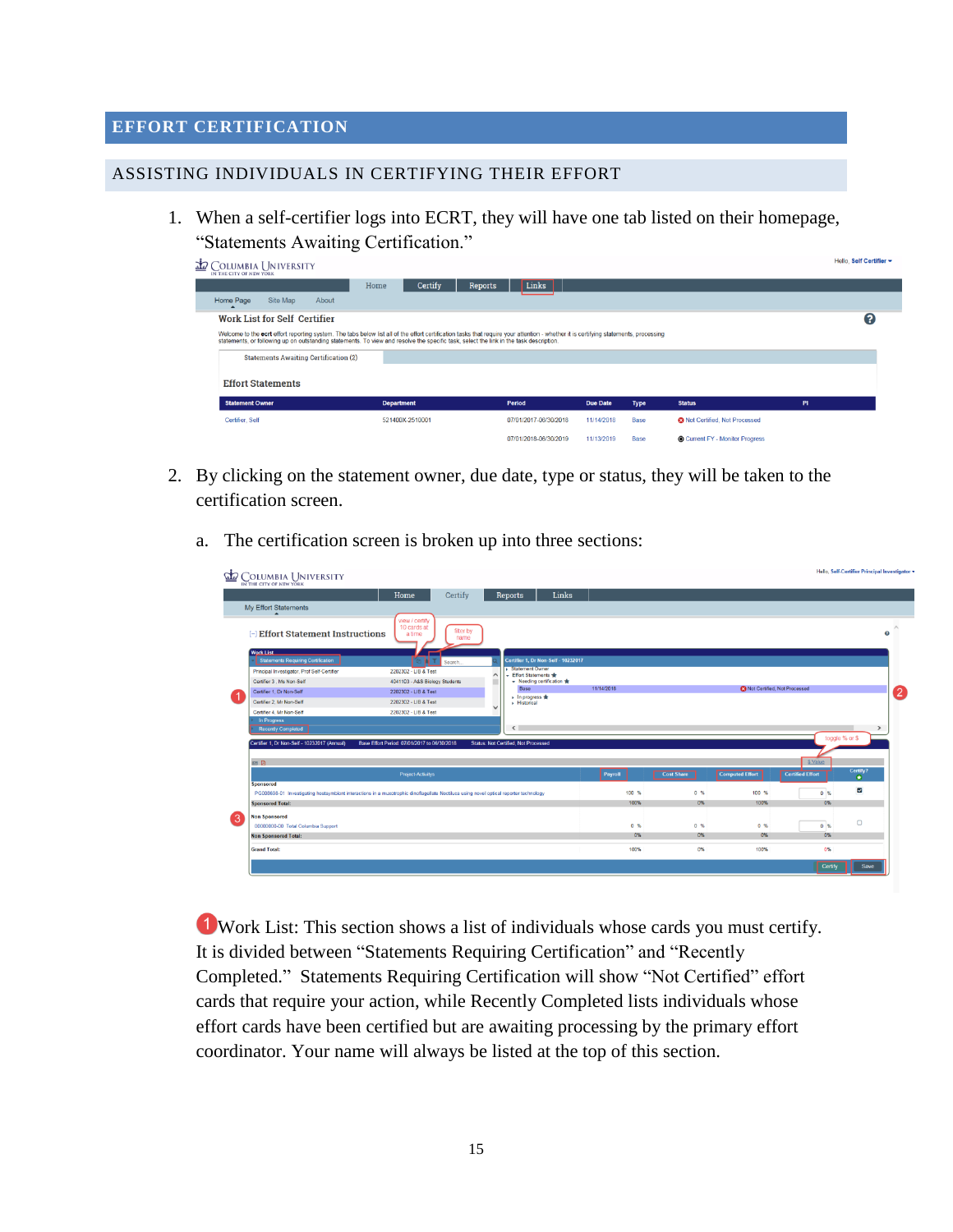**2** Demographics and Effort Cards: This section displays the demographic information (department, effort coordinator and email) for the employee selected on the left as well as Statements needing certification (current open certification period and current fiscal year for review) In progress (current fiscal year), and Historical effort cards.

<sup>3</sup> Effort Card: This section is the individual's effort card that requires certification.

- b. The bottom portion of the effort card details their salary breakout.
- c. There are six columns on the effort card:
	- i. Sponsored Projects-contains the project-activity number and name, as taken from ARC. All non-sponsored accounts are rolled into one line item: 00000000-00 Total Columbia Support.
	- ii. Payroll-this is calculated by dividing the total dollars charged to each project-activity by the total salary for an individual. Note-there may be differences in total salary as ECRT does not include ad-comp payments charged to non-sponsored accounts.
	- iii. Cost Share-NIH over the cap calculations are computed by the Controller's office shortly before the certification period. A percentage will show in the Cost Share column. Any other type of cost share must be entered by the effort coordinators. See "How to Add Cost Sharing to ECRT" reference guide.
	- iv. Computed Effort-this column is the sum of both the payroll and cost share columns. This is the expected effort of the individual based on their payroll allocation and cost share commitments.
	- v. Certified Effort-this column is completed by the certifier. Note-certified effort must be rounded to the nearest whole percentage.
	- vi. Certify Checkboxes-before hitting the certify button, the certify check box for each project-activity must be marked. Hitting the check box at the bottom of the effort card will ensure all checkboxes are marked.
- d. The certifier is able to toggle between \$ and % by selection the option on the top right of the effort card. Additionally, they are able to print a pdf or run reports by selecting the icon above the accounts listing.
- e. The certifier will enter the appropriate effort percentage (rounded) in the 'Certified Effort' column.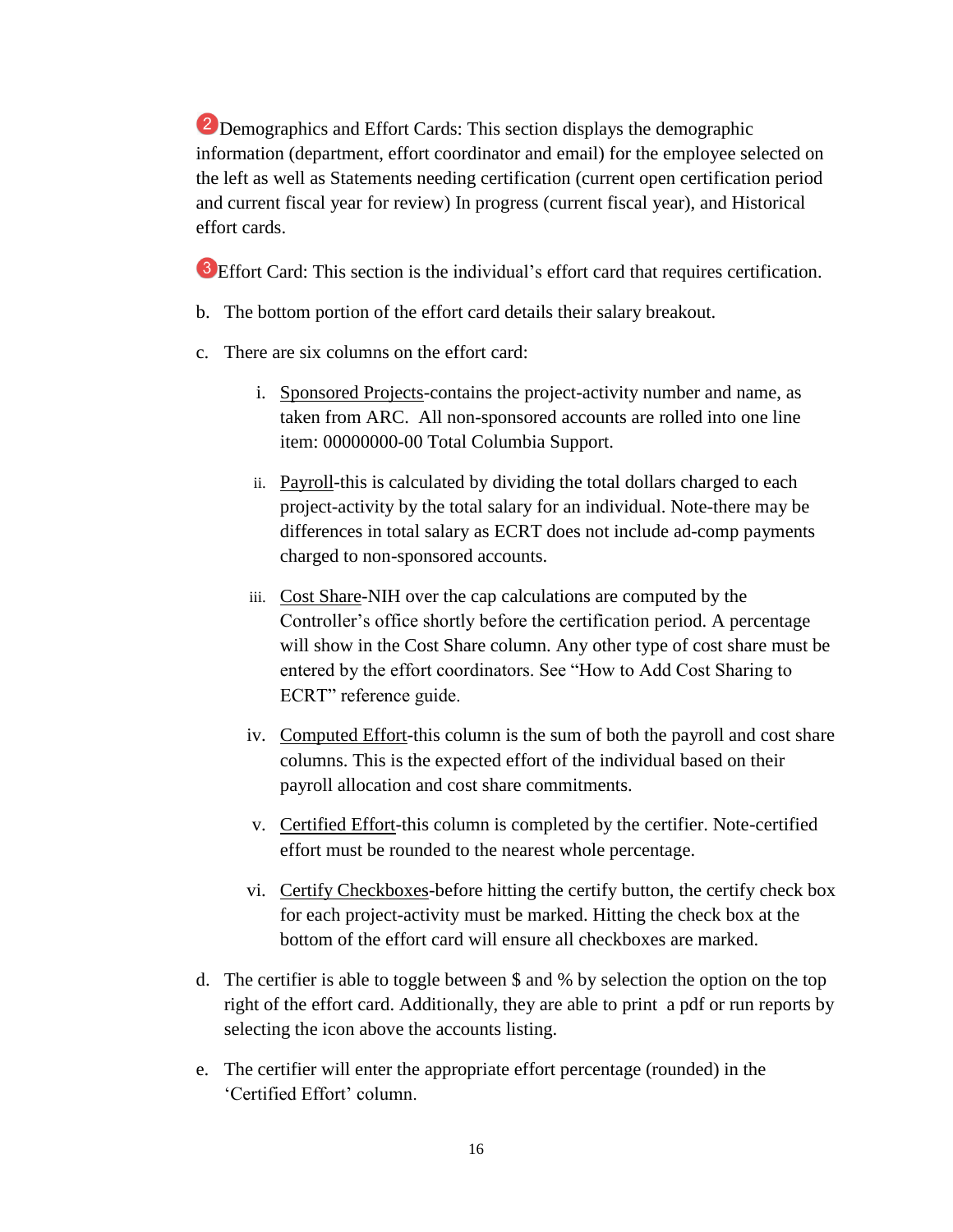- f. Ensure that all checkboxes are marked for each account and that the total certified effort equals 100%.
- g. Click "Certify"
- h. A pop-up box with the certification attestation statement will appear.
- i. The certifier must hit "I agree" to complete the certification.
- j. The effort card will now be in "Certified, Not Processed" status until the primary effort coordinator for that individual processes the effort card.

### <span id="page-16-0"></span>ASSISTING PI'S IN CERTIFYING THEIR RESEARCHERS

PI's Certifying Effort of Researchers:

1. Have the PI log in to ECRT using uni and password.

| <b>COLUMBIA UNIVERSITY</b><br>IN THE CITY OF NEW YORK |                                                                                                                                                                                                                                                                                                                                |                       |                 |             |                                           | Hello, Self-Certifier Principal Investigator y |
|-------------------------------------------------------|--------------------------------------------------------------------------------------------------------------------------------------------------------------------------------------------------------------------------------------------------------------------------------------------------------------------------------|-----------------------|-----------------|-------------|-------------------------------------------|------------------------------------------------|
|                                                       | Certify<br>Home<br>Reports                                                                                                                                                                                                                                                                                                     | Links                 |                 |             |                                           |                                                |
| Home Page<br>Site Map<br>About                        |                                                                                                                                                                                                                                                                                                                                |                       |                 |             |                                           |                                                |
| Work List for Self-Certifier Principal Investigator   | Welcome to the ecrt effort reporting system. The tabs below list all of the effort certification tasks that require your attention - whether it is certifying statements,<br>processing statements, or following up on outstanding statements. To view and resolve the specific task, select the link in the task description. |                       |                 |             |                                           | 0                                              |
| <b>Statements Awaiting Certification (47)</b>         |                                                                                                                                                                                                                                                                                                                                |                       |                 |             |                                           |                                                |
|                                                       |                                                                                                                                                                                                                                                                                                                                |                       |                 |             |                                           |                                                |
| <b>Effort Statements</b><br><b>Statement Owner</b>    | <b>Department</b>                                                                                                                                                                                                                                                                                                              | Period                | <b>Due Date</b> | <b>Type</b> | <b>Status</b>                             | PI                                             |
| Principal Investigator, Self-Certifier                | 521400X-2202302 - LIB & Test                                                                                                                                                                                                                                                                                                   | 07/01/2018-06/30/2019 | 11/13/2019      | Base        | Current FY - Monitor Progress             |                                                |
| Certifier 3, Non-Self                                 | 4041103-4041103 - A&S Biology Students                                                                                                                                                                                                                                                                                         | 07/01/2017-06/30/2018 | 11/14/2018      | Base        | <b>O</b> Not Certified, Not Processed     |                                                |
| Certifier 1, Non-Self                                 | 521400X-2202302 - LIB & Test                                                                                                                                                                                                                                                                                                   | 07/01/2017-06/30/2018 | 11/14/2018      | <b>Base</b> | <b>3 Not Certified. Not Processed</b>     | click to view<br>list of projects<br>and Pl's  |
| Certifier 2, Non-Self                                 | 521400X-2202302 - LIB & Test                                                                                                                                                                                                                                                                                                   | 07/01/2017-06/30/2018 | 11/14/2018      | Base        | <sup>3</sup> Not Certified. Not Processed |                                                |

- 2. The PI will see "Statements Awaiting Certification" tab when they log in. This displays their task list. The task list lists all effort cards that require action by this PI, with their certification always listed on top (if applicable).
- 3. From the task list, selecting the "PI" red button will list the accounts and PI's for this selected effort card.
- 4. Selecting either the statement owner, due date, type, or status will take them to their certification page. See above for descriptions of sections of certification page.
- 5. The PI will complete all of their work in the bottom effort card.
	- PI's have the option to certify for one or multiple (up to ten) researchers at a time. Selecting the  $\begin{bmatrix} 1 \end{bmatrix}$  icon in the worklist will select the first ten "active" statements.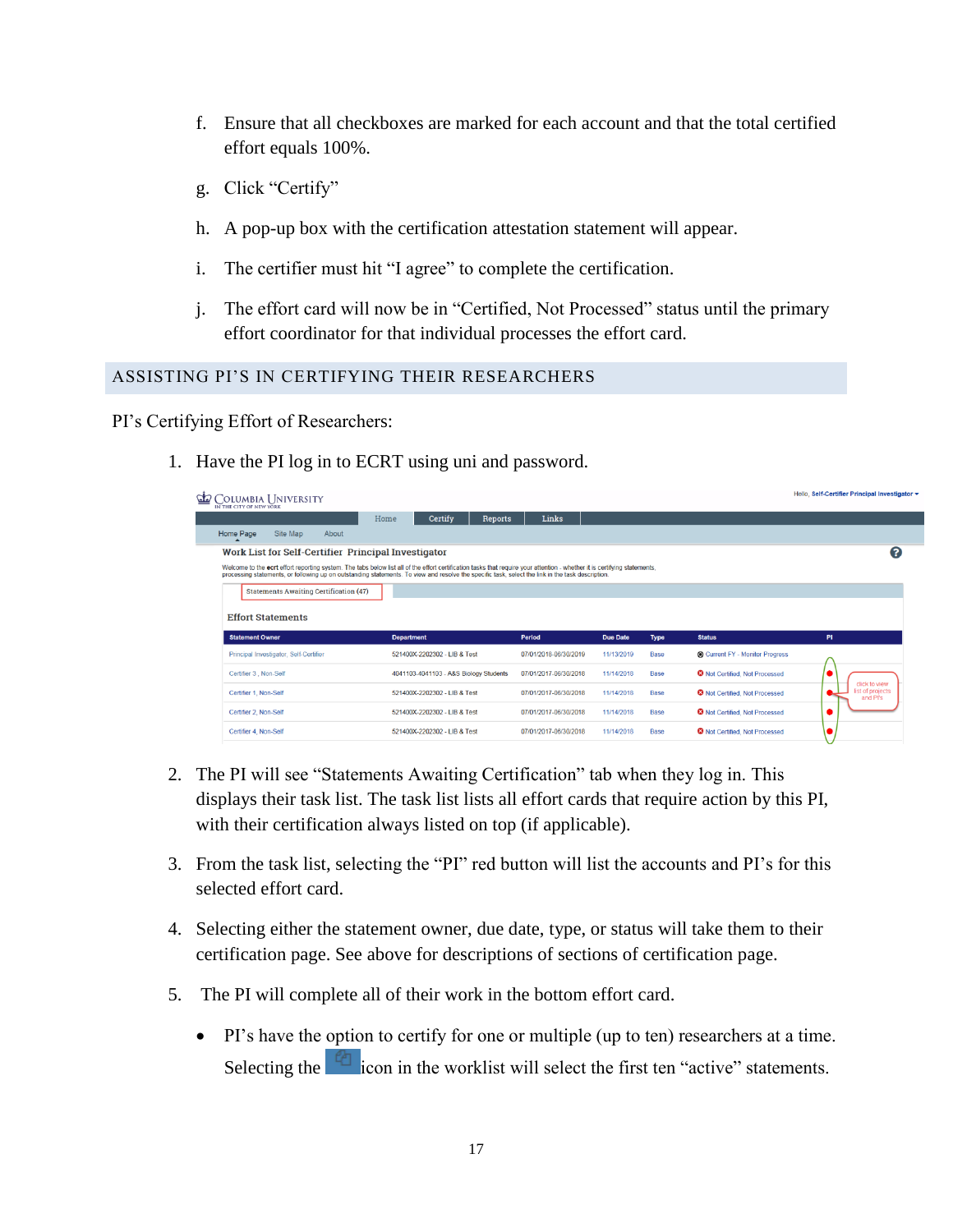Additionally, they can choose which certifications they would like to certify by holding down the shift key and selecting those researchers' names.

- PI's also have the option to certify for researchers in a specific department or charged to a specific grant by selecting the filter icon.
- 6. PI should review 'Payroll', 'Cost Share', and 'Computed Effort' columns for effort card(s) selected.
- 7. Next, they should enter whole numbers in 'Certified' column for each project they would like to certify at this time and mark the certified checkbox. Effort cards will remain "active" for this PI until both that PI's projects have been certified as well as any non-sponsored, if applicable.
- 8. If the PI is not ready to complete the certification, they can close out of this screen. Changes will only be saved if you select 'Save' at the top or bottom of the screen.
- 9. Selecting 'Save ' will save changes for anyone for whom you have entered certified effort and the PI will need to select the next researcher in their active work list to continue certifying. Each time a card is certified, it will go back to the first active certification.
- 10. If the PI is ready to complete the certification, they should select 'Certify'. If they are certifying for more than one researcher, they should select "Certify All." Only researchers whose checkboxes are marked will be certified. They do not need to certify every researcher on this page at one time.
- 11. To complete certification, select 'I agree' to the certification attestation statement.
- 12. After selecting 'OK', you will return to first active certification.

#### <span id="page-17-0"></span>CERTIFYING FOR INDIVIDUALS WHO HAVE LEFT THE UNIVERSITY

Unless circumstances make it impossible to do so, faculty should certify their own effort, and PI's should certify the effort of their staff **prior to departure from the University**. Where this is not possible, it is permissible for faculty to certify after their departure. In cases where the individual cannot or will not certify after their departure, it is permissible for a Department Chair or another faculty member (e.g. PI of awards where faculty member's salary was charged) to certify for the individual using suitable means of verification of the individual's activities. These certifications must be completed manually. See reference guides on "Certifying for Individuals Who Have Left the University."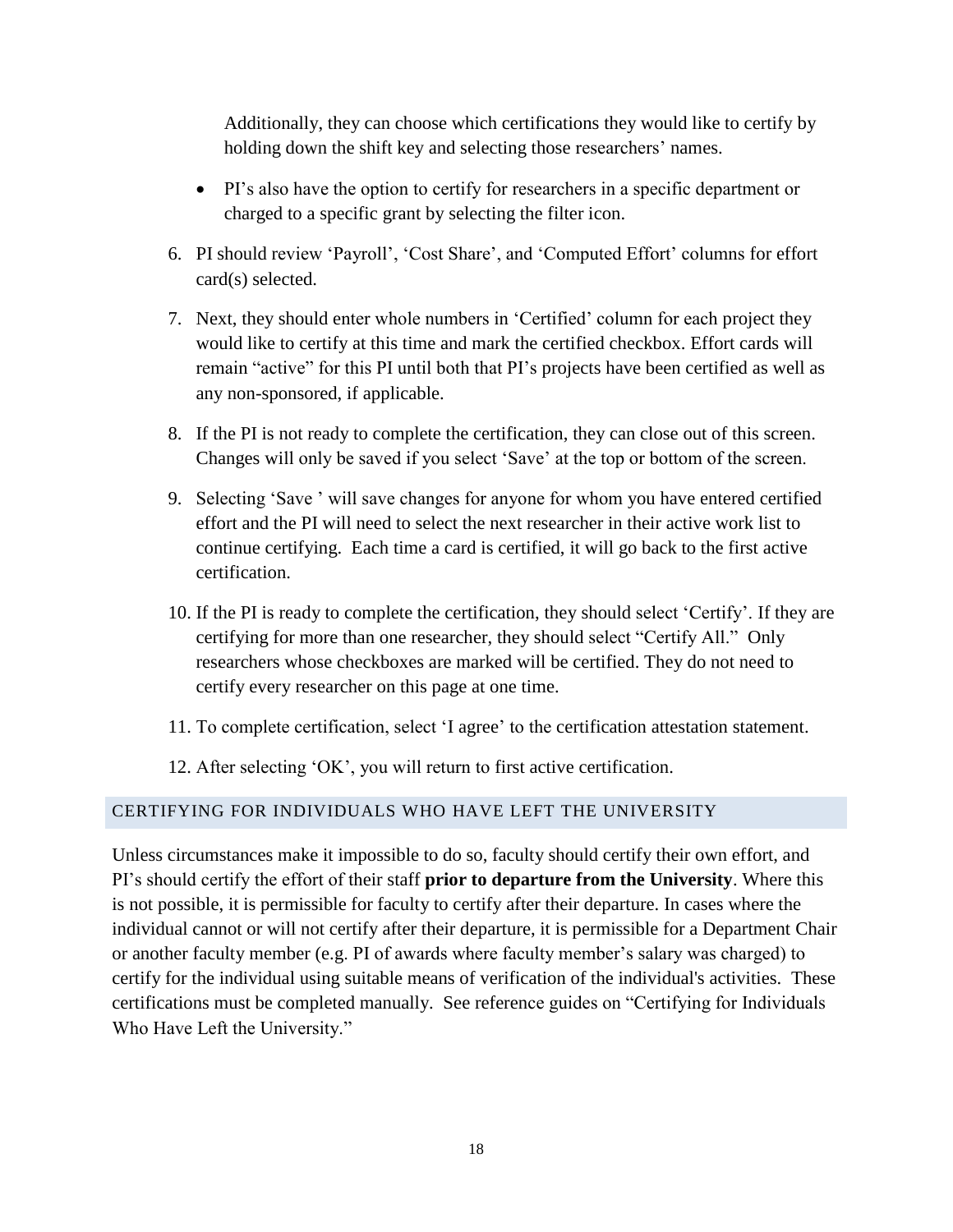#### <span id="page-18-0"></span>**PROCESSING EFFORT CARDS**

#### <span id="page-18-1"></span>ACCESSING CERTIFIED EFFORT CARDS

Once a researcher has certified his/her effort (and, for PIs, the effort of project staff), it is the responsibility of the Primary Effort Coordinator to review what has been submitted and process the effort certification. The review is necessary to identify any salary adjustments that need to be processed.

1. Your "Effort Tasks" tab on the home page will indicate how many certifications are waiting to be processed

| COLUMBIA UNIVERSITY<br>IN THE CITY OF NEW YORK |                                             |                                          |          |                                                                                                                                        |          |         |                                             |                                                                                                                                                                                      |                    |                    | Hello, Primary EC Testing $\sim$ |  |
|------------------------------------------------|---------------------------------------------|------------------------------------------|----------|----------------------------------------------------------------------------------------------------------------------------------------|----------|---------|---------------------------------------------|--------------------------------------------------------------------------------------------------------------------------------------------------------------------------------------|--------------------|--------------------|----------------------------------|--|
|                                                |                                             |                                          | Home     | Certify                                                                                                                                | Manage   | Reports | Links                                       |                                                                                                                                                                                      |                    |                    |                                  |  |
| Home Page                                      | Site Map                                    | About                                    |          |                                                                                                                                        |          |         |                                             |                                                                                                                                                                                      |                    |                    |                                  |  |
|                                                |                                             | <b>Work List for Primary EC Testing</b>  |          |                                                                                                                                        |          |         |                                             |                                                                                                                                                                                      |                    |                    | (?                               |  |
|                                                |                                             |                                          |          | statements, or following up on outstanding statements. To view and resolve the specific task, select the link in the task description. |          |         |                                             | Welcome to the ecrt effort reporting system. The tabs below list all of the effort certification tasks that require your attention - whether it is certifying statements, processing |                    |                    |                                  |  |
|                                                |                                             | <b>Statements Awaiting Certification</b> |          | Effort Tasks (3)                                                                                                                       |          |         |                                             | <b>Associated Certifiers</b>                                                                                                                                                         |                    |                    |                                  |  |
| <b>Type</b>                                    |                                             |                                          |          | <b>Identifier</b>                                                                                                                      |          |         | <b>Name</b>                                 |                                                                                                                                                                                      |                    | Date               |                                  |  |
| <b>Process Base Certification Statement</b>    |                                             |                                          | 10198572 |                                                                                                                                        |          |         | Certifier 09, Non-Self                      |                                                                                                                                                                                      | 09/26/2018 7:15 PM |                    |                                  |  |
| <b>Process Base Certification Statement</b>    |                                             |                                          | 10169069 |                                                                                                                                        |          |         | Certifier 6, Non-Self<br>09/26/2018 7:14 PM |                                                                                                                                                                                      |                    |                    |                                  |  |
|                                                | <b>Process Base Certification Statement</b> |                                          |          |                                                                                                                                        | 10198298 |         |                                             | Certifier 05, Non-Self                                                                                                                                                               |                    | 09/26/2018 7:14 PM |                                  |  |
|                                                |                                             |                                          |          |                                                                                                                                        |          |         |                                             |                                                                                                                                                                                      |                    |                    |                                  |  |

- 2. Click on the name of the certifier whose effort card you would like to process.
	- This will take you to the effort card where you can review the salary/effort allocations as well as the certified effort.
	- You can print out a copy of the effort card by selecting Effort Card PDF at the top right hand corner.
- 3. Review the certified effort card for any necessary cost transfers.
	- If the Certified Effort percentage differs from the Computed Effort percentage, ECRT calculates and displays the amount of the resulting variance. If the variance in the "Cost Transfer" column for a sponsored project is negative and exceeds \$1,000 and 1%, a salary adjustment must be processed to reduce the charge to the sponsored project. If the difference is less than \$1,000, an adjustment is not required (but may be processed).
- 4. After review, you have three options: